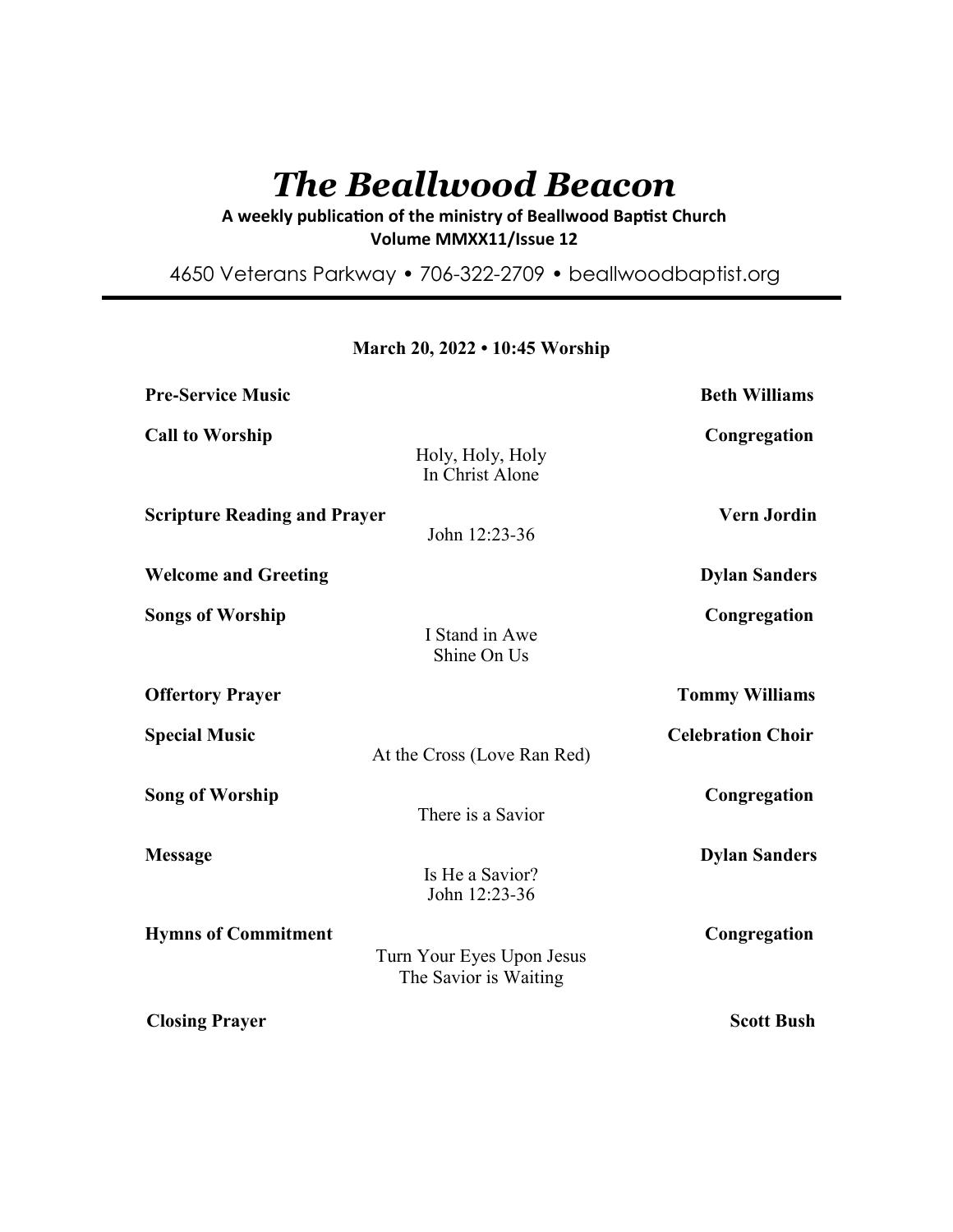#### **Ministerial Staff:**

**Billy F. Duncan** *Senior Pastor*  706-718-2260

#### **Dylan Sanders**

Associate Pastor Family/Student Ministry 706-773-5772

**Scott Bush**  Interim Music Minister

**Vern Jordin** *Minister to Sr. Adults 706-615-5212* 

> **Jason Chuong**  *Vietnamese Mission Pastor*

**Amy Miles** *Preschool/Children's Director* 

> **For the Record:**  March 13, 2022

#### **3/13/22 Bible Study**

SS Enrolled: 228 Attendance: 102 Visitors: 5

#### **Financial Statistics**

2022 Monthly Budget Needs: \$52,358.66

March: General Offering: \$28,305.92

General Offering: March 13: \$14,458.50

2022 Giving to Capital Improvements Fund: \$975.00

## *From the Pastor's Heart*

We celebrate the beginning of the "Read Georgia" partnership with Allen Elementary. What a joy to have such a wonderful representation from our church. This is a great opportunity for our fellowship to build relationships and influence families at Allen. And one of the greatest benefits is to help the children develop their reading skills, which will influence them for a lifetime. Please pray for the partnership as we move forward.

 "CrossOver907" will be Saturday, March 26. Our Columbus Baptist Association is leading the effort to reach the most unreached zip code in South Georgia. Beallwood will be participating in the outreach commitment. If you are interested in serving in the door-to-door visitation or in the block parties, please call the church office so that we can contact the Columbus Baptist Association.

 G.R.O.W. is an outreach initiative that Beallwood has used for several years. The dynamic of this outreach is that a person is only asked to visit one time each month. We are in the process of starting it in April. Training is currently taking place and will continue on Sundays, March 27 and April 3, at 5:00 in the office complex. We still need additional team leaders for the weekly visitation groups. Please call the church office if you have an interest in serving.

 A Vacation Bible School leadership meeting will take place on Sunday, March 27, at 4:00 in the office complex. We are asking all leadership and those interested in serving to please be present for this meeting in preparation for June. If you have additional questions, please see Amy Miles.

 May God's grace and peace be yours today. Please remember to sign up and be part of Easter Sunday activities beginning at 7:30.

Brother Billy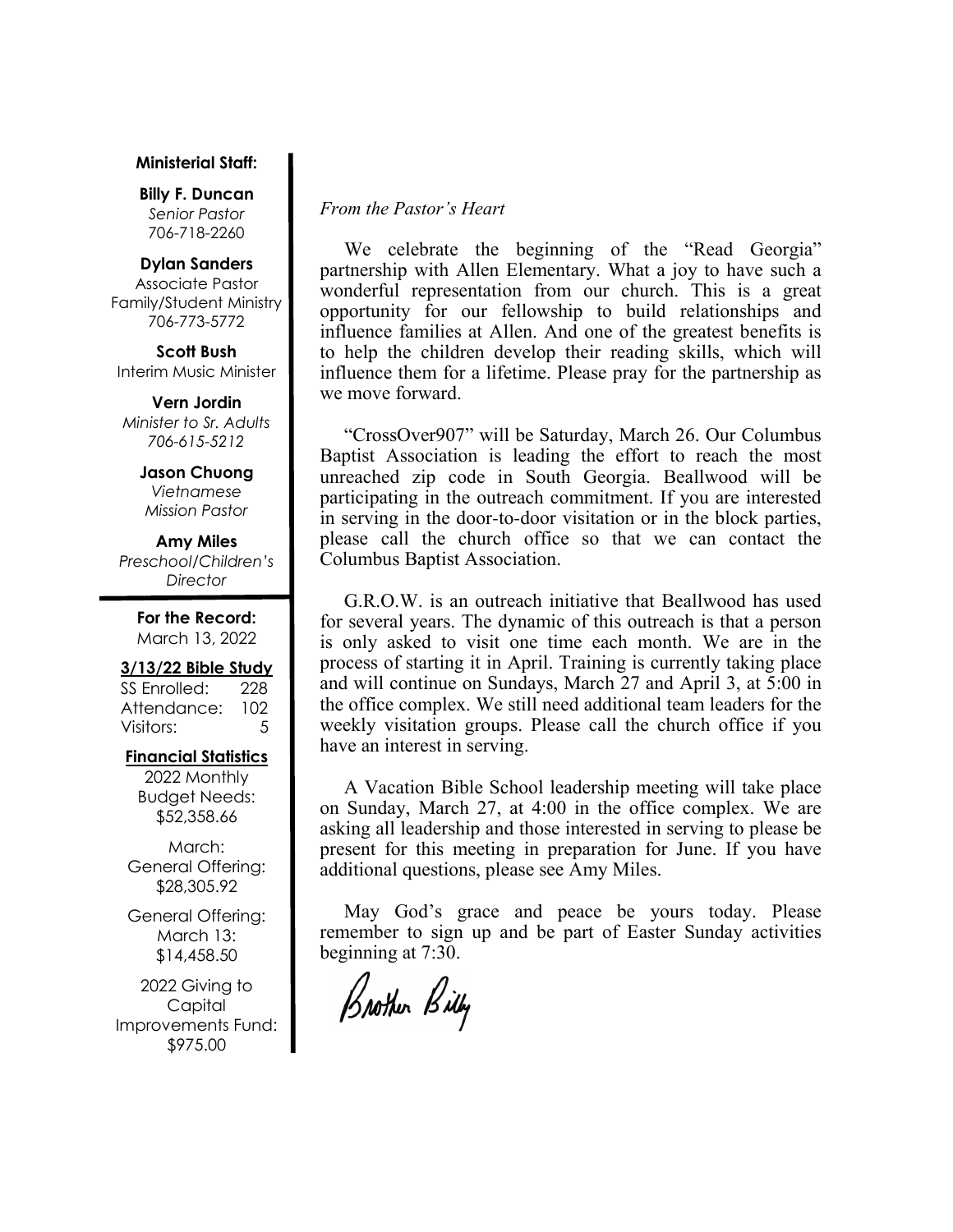# **Sunday, March 13 Schedule**

9:30 a.m. Bible Study

10:45 a.m. Morning Worship Livestreamed on facebook.com/ beallwoodbaptist, beallwoodbaptist.org/watch, or youtube.com/beallwoodbc.

5:00 p.m. Sunday Night Live

#### **March 20 Beallwood in Action**

Deacon of the Week: Tommy Williams

S.S. Greeters: Gloria Enfinger, Tommy Miles

Ushers: Gary Allen, Jay McLoughlin, Tommy Miles

> Sound/Media: Ray Burton, Tim/Rikki Whelly

Childcare Babies/Toddlers: Kristy McLoughlin, Jared Woodall 3's-K: Elizabeth McLoughlin, Abbie Woodall

> Monday Counters: Jean Poole, Lee Railey

#### **Student Ministry**

Youth S.N.L., *Tonight,* 5:00 p.m.

Core Monday, March 21, 4:30 p.m. (office complex) Theology Study

Youth Midweek Wednesday, March 23, 6:00 p.m.

#### **Wednesday, March 23 Schedule**

6:00 p.m. Prayer Meeting, AWANA, Youth 6:50 p.m. Choir Rehearsal

#### **CrossOver907**

Saturday, March 26, 8:00 a.m. Registration at Liberty Baptist Church 934 Valley Forge Road

#### **2022 Altar Flowers Ministry**

Today the altar flowers are placed by Bill and Annette Phelps in celebration of their 62th Wedding Anniversary.

Be sure to reserve your special date to provide altar flowers. The sign-up sheet is on the main bulletin board.

The cost is \$76.

## **G.R.O.W. Training**

Sunday, March 27*,* 5:00 p.m. (office complex) Sunday, April 3, 5:00 p.m. (office complex)

#### **VBS Leadership**

Sunday, March 27, 4:00 p.m. (office complex)

#### **READ GEORGIA**

Reading Tutors Needed for Allen Elementary Partnership Only one morning a week Tuesday or Thursday 8:00-9:00 a.m. Call Linda Rutland at 706-304-1128 to schedule training.

#### **Edwards 50th Wedding Anniversary**

You are invited to attend the 50th Wedding Anniversary celebration of Mickey and Peggy Edwards on Saturday, April 23, at 2:00 p.m. in the Beallwood Baptist Church fellowship hall.

Please RSVP by April 10, to Peggy by text to 706-580-5057 or email to peggyedwards1972@gmail.com

#### **Hillcrest Ministry Donations**

Items needed: Canned Pasta, Chicken Noodle Soup, Canned Tuna, Canned Corn, Hamburger Helper